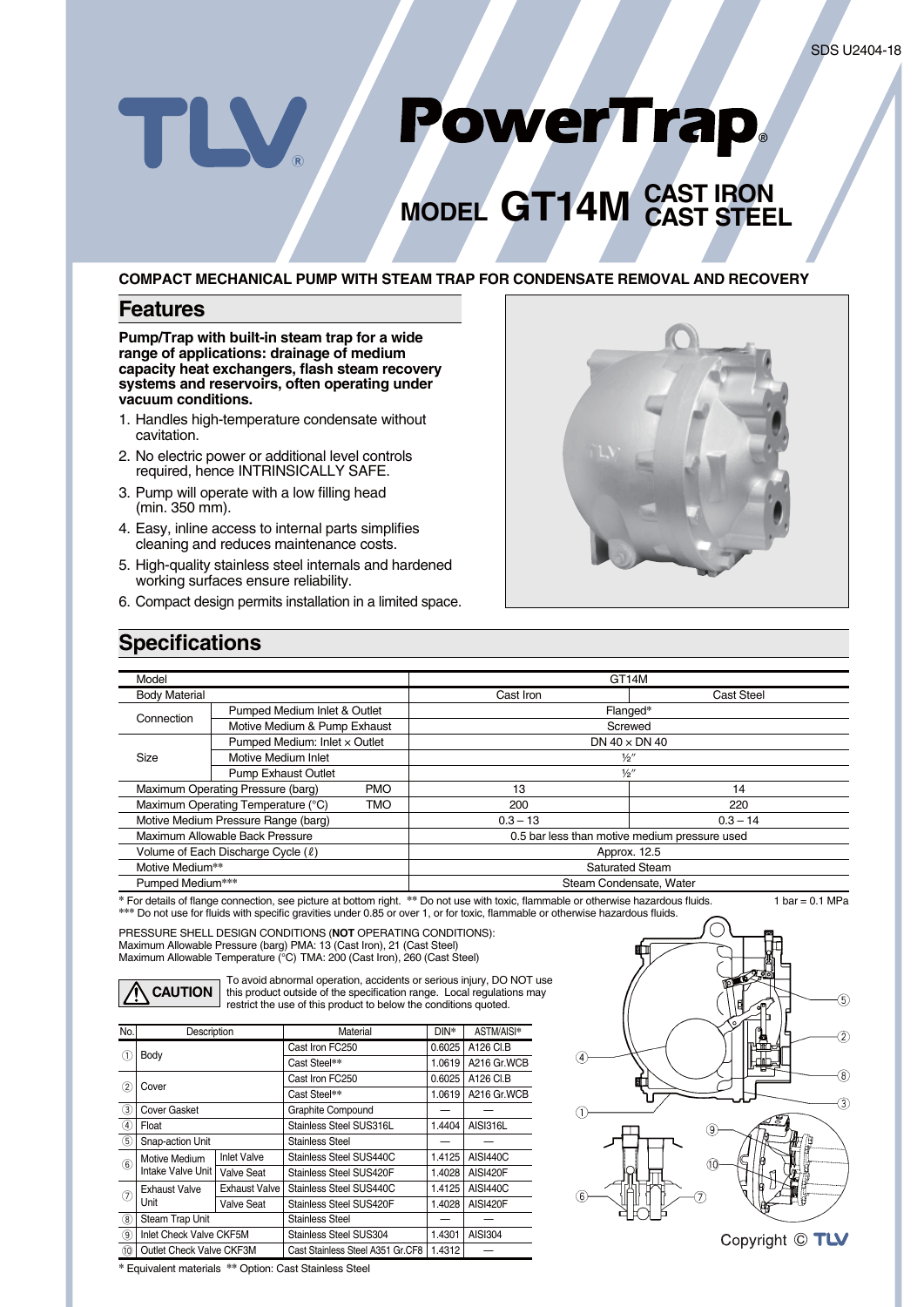## TLV

### **Consulting & Engineering Service**





#### **NOTE:**

- ¡A check valve must be installed at both the pumped medium inlet and outlet. To achieve the above capacities with the standard GT14M configuration, TLV check valves CKF5M for inlet and CKF3M for outlet must be used.
- ¡Motive steam pressure minus back pressure must be greater than 0.5 bar.
- $\bullet$  A strainer must be installed at the motive medium and pumped medium inlets.



## ¡**Illustration of Filling Head and**



The discharge capacity is determined by the motive medium, motive medium pressure (Pm) and back pressure (P2).

Make sure that:

Discharge Capacity×Correction Factor > Required Flow Rate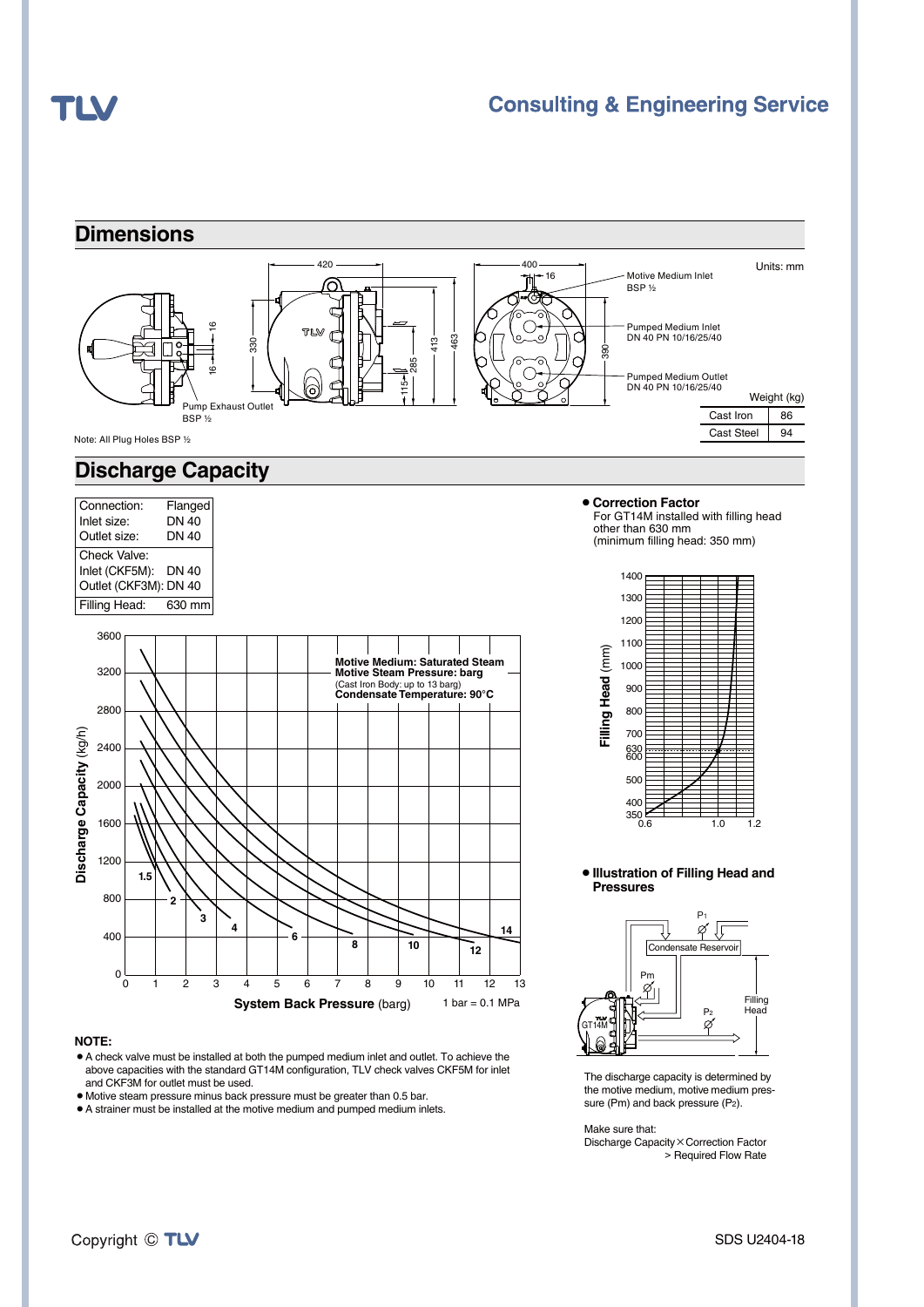## **TL\**

## **Size of Reservoir**

The reservoir must have a capacity sufficient to store the condensate produced during the *PowerTrap* operation and discharge.

| Amount of<br>Condensate | Reservoir Diameter (mm) and Length (m) |     |     |     |     |     |     |  |
|-------------------------|----------------------------------------|-----|-----|-----|-----|-----|-----|--|
| (kg/h)                  | 40                                     | 50  | 80  | 100 | 150 | 200 | 250 |  |
| 300 or less             | 1.2 <sub>m</sub>                       | 0.7 |     |     |     |     |     |  |
| 400                     | 1.5                                    | 1.0 |     |     |     |     |     |  |
| 500                     | 2.0                                    | 1.2 | 0.5 |     |     |     |     |  |
| 600                     |                                        | 1.5 | 0.6 |     |     |     |     |  |
| 800                     |                                        | 2.0 | 0.8 | 0.5 |     |     |     |  |
| 1000                    |                                        |     | 1.0 | 0.7 |     |     |     |  |
| 1500                    |                                        |     | 1.5 | 1.0 |     |     |     |  |
| 2000                    |                                        |     | 2.0 | 1.3 | 0.6 |     |     |  |
| 3000                    |                                        |     |     | 2.0 | 0.9 | 0.5 |     |  |
| 4000                    |                                        |     |     |     | 1.2 | 0.7 |     |  |
| 5000                    |                                        |     |     |     | 1.4 | 0.8 | 0.5 |  |
| 6000                    |                                        |     |     |     | 1.7 | 1.0 | 0.6 |  |
| 7000                    |                                        |     |     |     | 2.0 | 1.2 | 0.7 |  |
| 8000                    |                                        |     |     |     |     | 1.3 | 0.8 |  |
| 9000                    |                                        |     |     |     |     | 1.5 | 0.9 |  |
| 10000                   |                                        |     |     |     |     | 1.7 | 1.0 |  |

#### **Size of Reservoir** (flash steam is not involved)

## **Steam Consumption (Motive Medium)**



Reservoir length can be reduced by 50% when the motive medium pressure (Pm) divided by back pressure (P<sub>2</sub>) equals 2 or greater (when Pm ÷ P<sub>2</sub>  $\geq$  2).



- : Capacity of GT14M as a steam trap  $(P_1 > P_2)$ . Instantaneous condensate loads above the rated trap capacity will cause the pump to cycle and therefore reduce the discharge capacity.
- ---- : Minimum amount of condensate required to prevent steam leakage.
- 1. Capacities are based on continuous discharge of condensate 6 °C below steam temperature.
- 2. Differential pressure is the difference between inlet and outlet pressure of the trap.



DO NOT use this product under conditions that exceed maximum differential pressure, as condensate backup will occur!